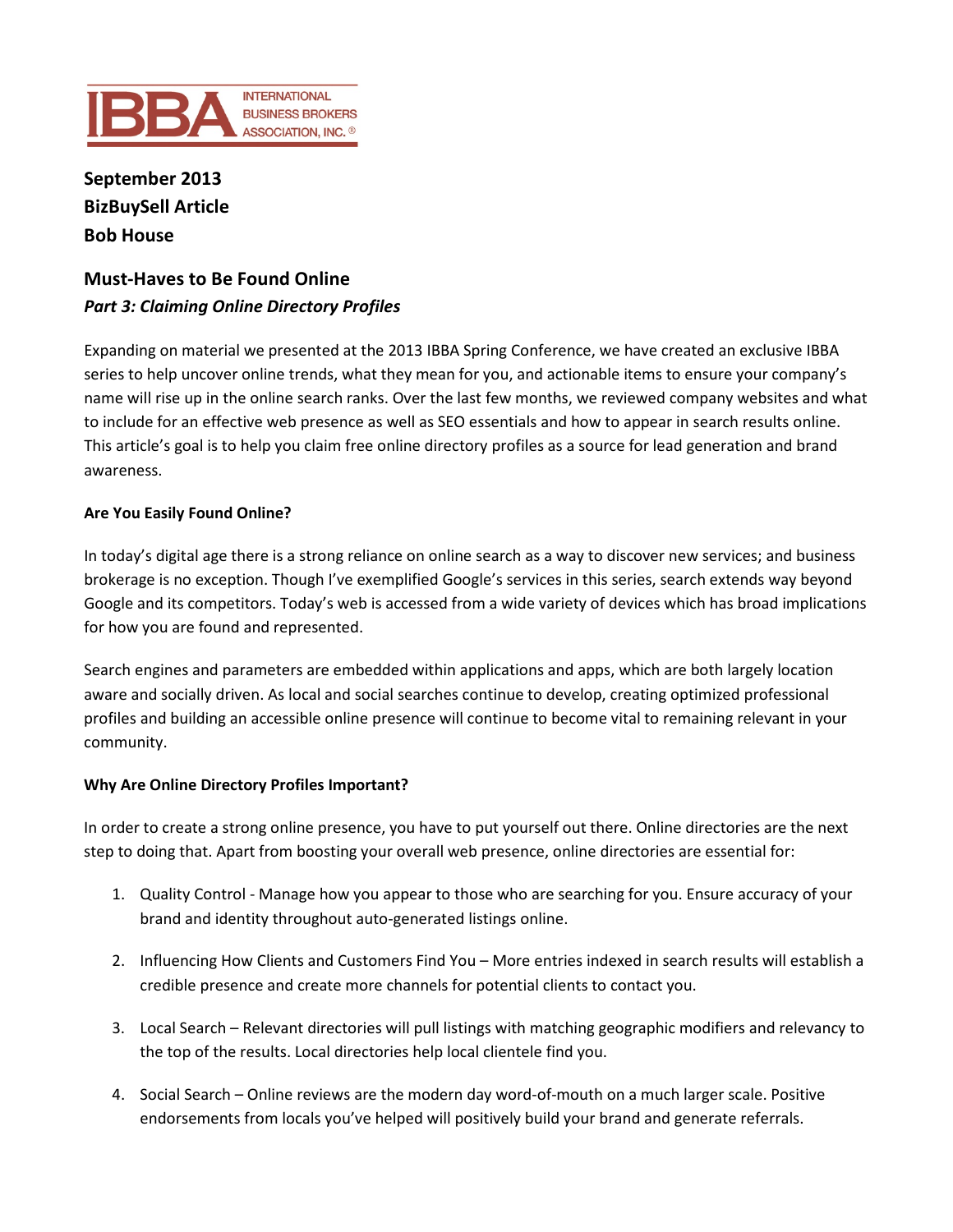## **How Can You Get Started?**

- 1. Claim an Existing Listing You can begin by searching for your company name in your favorite search engine to find the directories in which you already appear. Existing but limited profiles are especially common in Google, BING, and Yellow Pages. By locating and claiming ownership of these listings you can personalize them to your liking.
- 2. Create a New Listing Alternately, if your top results aren't clearly identifiable, you can target high priority directories that reach your desired clientele. A few I would recommend are Google Places, Yahoo! Local, BING, YellowPages, Manta, and of course the BizBuySell Broker Directory. As most of these are free to claim and enhance, harnessing the power of these key profiles will help you earn higher recognition for your brand.

As an example of claiming a profile (and for consistency), I'll use Google:

- a. Go to Google Places for Business
- b. Be sure to complete a full profile with operating hours, photos, contact information, categories, descriptions, and location.

Note: Though Business Broker isn't an available category, entering in the next closest term to your specialty and using the descriptive areas to pack in search optimized keywords is an equally effective route.

c. Google or any other search engine will use your descriptions and completed profile to match searchers with your business listing.

## **Where Can You Access Directory Profiles?**

- Google Places for Business
- Yahoo! Local
- BING Places for Business
- YP.com Advertising Solutions
- Manta
- BizBuySell Broker Directory

## **What Else Can You Do?**

If you're a current member of BizBuySell, be sure that you're fully taking advantage of the Broker Directory. It was created to help connect our brokers with buyers and sellers, and we've taken great measures to optimize it both within our site and in the search engines.

A few key tips on using your Broker Directory profile:

• Make it 100% complete – As with your listings, a completed profile will help optimize your listing and encourage searchers to click.